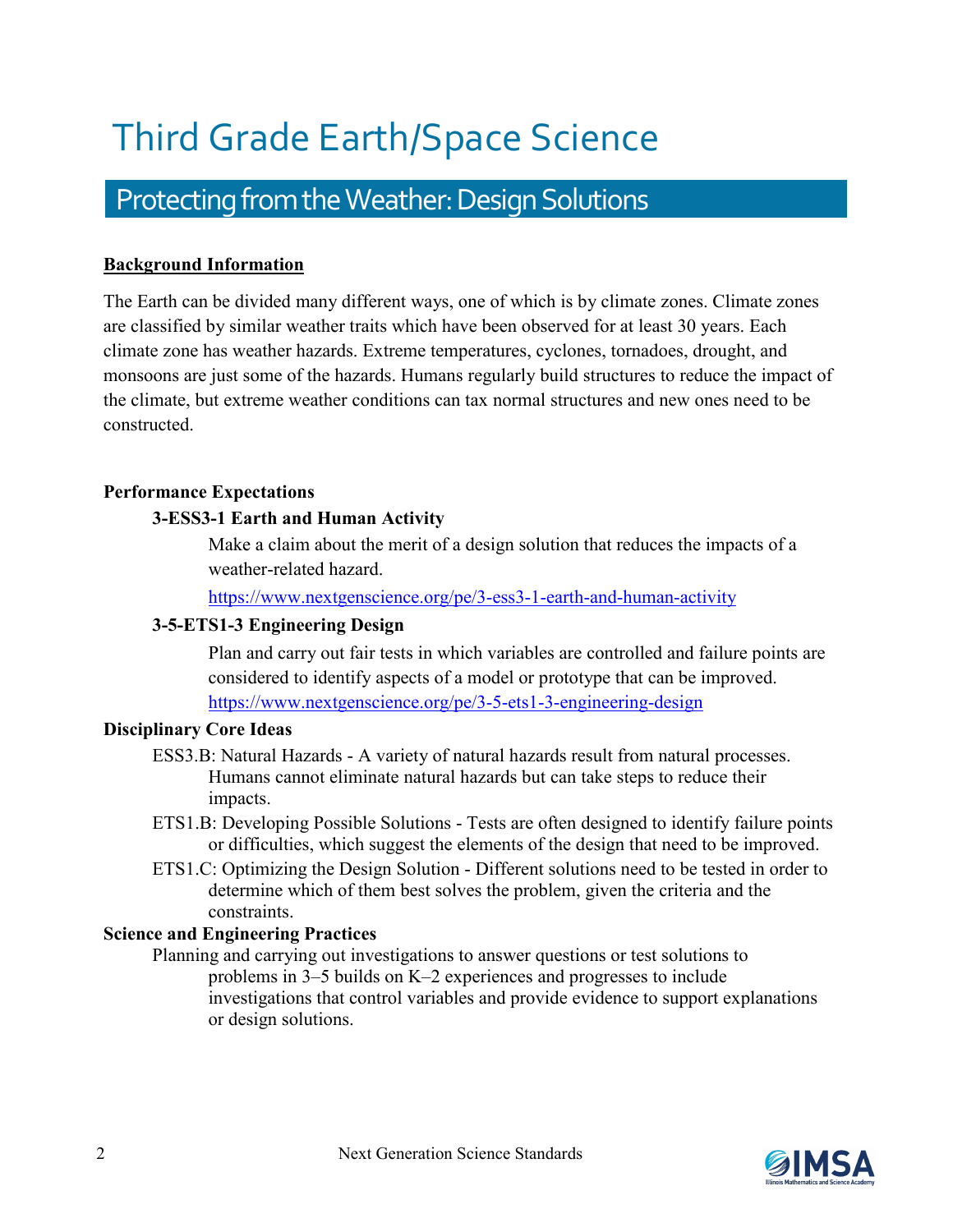- Plan and conduct an investigation collaboratively to produce data to serve as the basis for evidence, using fair tests in which variables are controlled and the number of trials considered.
- Engaging in argument from evidence in 3–5 builds on K–2 experiences and progresses to critiquing the scientific explanations or solutions proposed by peers by citing relevant evidence about the natural and designed world(s).
- Make a claim about the merit of a solution to a problem by citing relevant evidence about how it meets the criteria and constraints of the problem.

#### **Crosscutting Concepts**

Science is a Human Endeavor - Science affects everyday life.

Cause and effect relationships are routinely identified, tested, and used to explain change.

# **Objectives**

- Students will design and build a structure to survive a weather hazard.
- Students will design a test to use in determining the quality of the structure.
- Students will use data to redesign and retest the structure.

# **Advance Preparation**

- Decide what materials will be available for construction and testing.
- Decide if you want to have any size constraints on the structures.
- Determine how and what will be needed for testing of structures.
- Obtain resources for research of climate zones.

# **Materials**

- Resources for Research
- Student Pages
- Possible Building Materials
	- o Paper
	- o Note Cards, Cardstock, Construction Paper
	- o Clay
	- o Craft Sticks
	- o Various Types of Cloth
	- o Tape/Glue/Other Binding Material
- Possible Items for Testing
	- o Fan
	- o Sandpaper
	- o Squirt Bottle
	- o Hair Dryer
	- o Centimeter Cubes or Other Weights

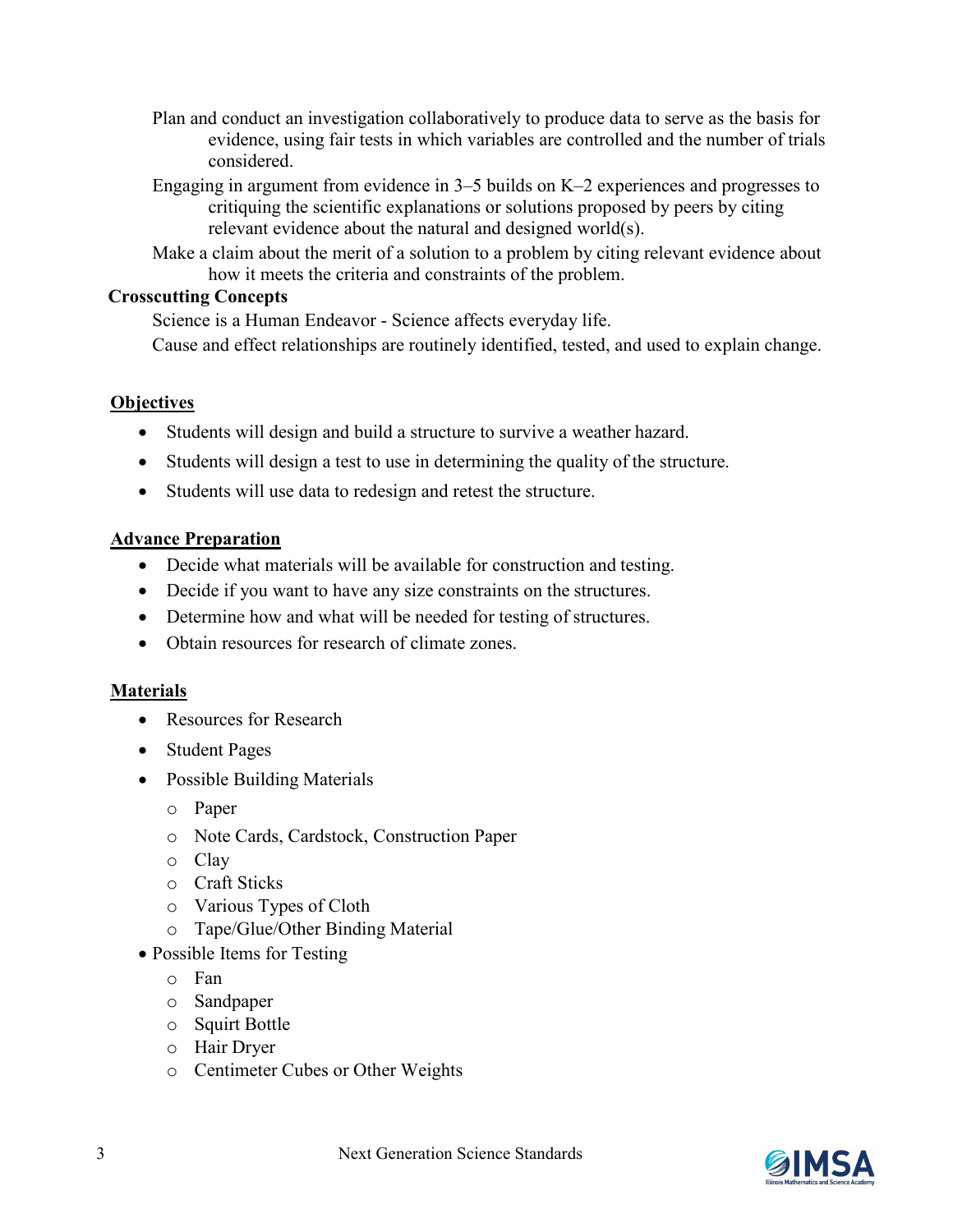# **Suggested Implementation**

Place students into groups of 3-4. Either allow groups to select or assign a climate zone for the lesson. Groups will then research the climate zone. Allow ample time for groups to consider, discuss, and come to consensus about the following:

- *What are the seasons like in the climate zone?*
- *What problems could the weather possibly cause in the climate zone?*
- *Select a weather hazard from your climate zone that your group like to use for the rest of the lesson?*
- *What concerns are there about this hazard?*
- *What would you need to think about if you were building a house (insert structure) in the climate zone?*

Reconvene the class. Share that they will now discuss and plan a house that would be appropriate for the climate zone and weather hazard. Once designs are complete, have groups examine building materials to determine what and how they will be used. Another option is to display materials prior to the design phase. Groups now build their house.

Next, groups decide how the hazard will be simulated during testing of the house. Share the materials available for the testing phase. As groups complete the testing plans, they should carry out the tests. Data regarding test results should be recorded.

Repeat the design and testing process. Decisions as to prototype changes must be based on data from the initial testing. Groups share the climate zone, hazard, structure, rationale for design, and results of the testing.

# **Debrief**

- *How did your group model the hazard during testing?*
- *What data did your group record?*
- *What went well with the group design?*
- *What would need to be changed? Explain your thoughts.*
- *Will any design be able to hold up in every storm (hazard) for location?*

# **Resources**

- <https://www.weather.gov/timeline>
- <https://www.weather.gov/>(current U.S. weather conditions
- <https://climate.ncsu.edu/edu/Tilt>
- <https://www.wbdg.org/design-objectives/secure-safe/natural-hazards-mitigation>